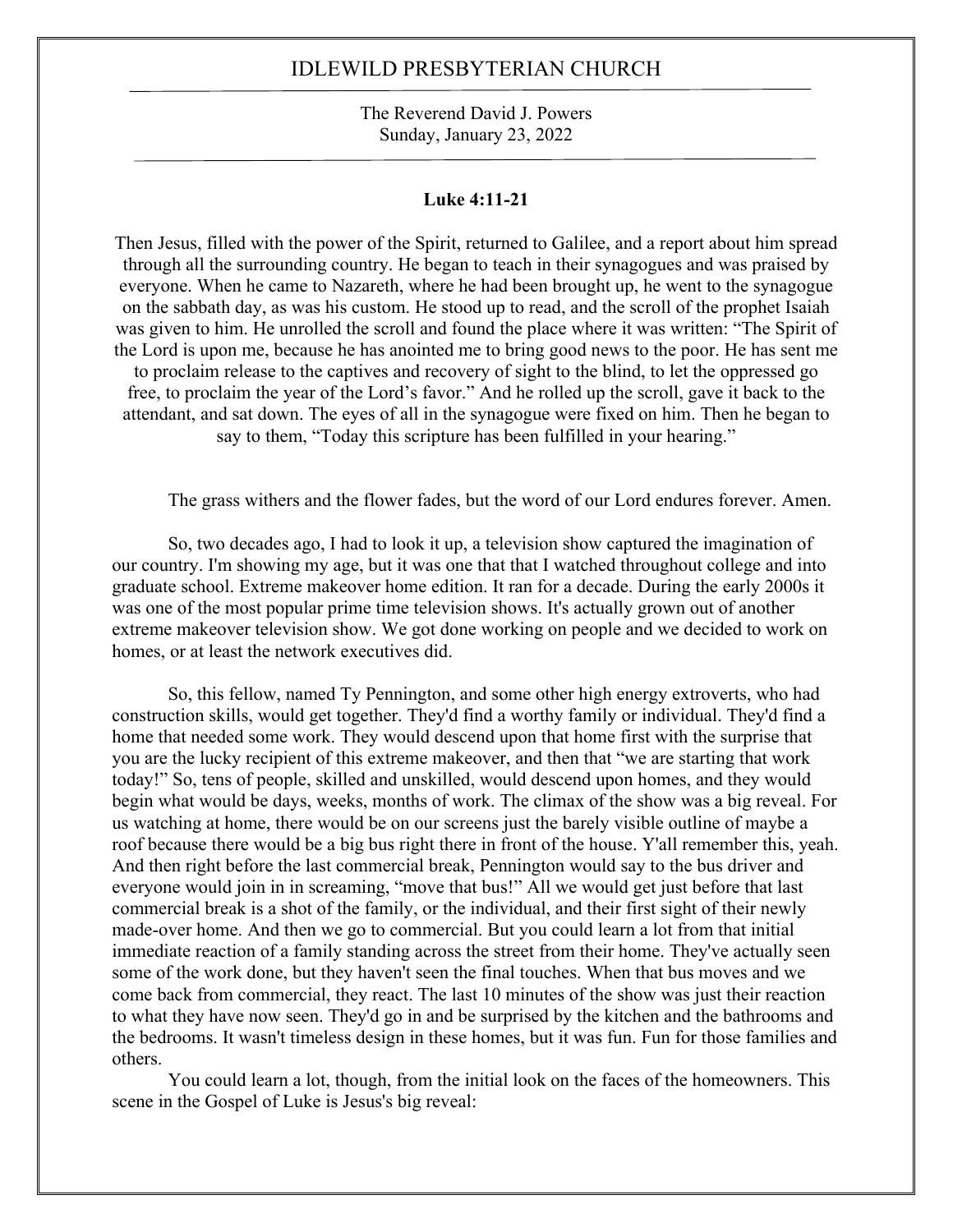## IDLEWILD PRESBYTERIAN CHURCH

The Reverend David J. Powers Sunday, January 23, 2022

He has been baptized in the waters of the Jordan, anointed as the Christ by the very Spirit of God. Then he has been drawn by that same spirit into the wilderness where he has been tested, difficult tests, one after another after another. He is hungry; he is thirsty; and yet there is something within him, the very Spirit of God, that allows him to remain faithful through the temptation and the testing in the wilderness. Where we join the text in Luke this day, we hear of that same spirit that anointed him as the Christ in the waters, that led him out into the wilderness. That same spirit filled Christ and compelled him to return to Galilee. And a report about him begin to begin to spread throughout the countryside, and he began to teach in the synagogues.

He became an itinerant preacher, I imagine, right, or a guest liturgist. Everyone who got to experience his leadership in that way began to praise him. Can you imagine the words spreading through that Galilean community, right, from small town to small town to small town? Have you heard about this Jesus guy? Did you hear what happened at his baptism? Then he disappears. We don't know where he goes. Then he comes back, and he starts preaching and leading in worship. He's amazing. You should really show up on a on a sabbath day. Then he makes his way to Nazareth to the place where he grew up. Scripture tells us Jesus heads back to his hometown.

Going back to one's hometown after a long journey is sometimes an interesting experience. Now some of you were born in Memphis. You were raised here. Perhaps you did undergraduate or graduate school here in Memphis, and so the idea of moving away and then coming back it might be a foreign concept to you in some ways. Others of you were born in distant lands. This place called Memphis is rather new to you, so moving away might be something that you're used to. But going back - it's an interesting thing, a homecoming of sorts for Jesus going home.

The interesting thing about what happens when we go home is that the people in our hometown have not been with us on our journey; they have not seen the things that we have seen, live the life that we have lived; they have not known the heartbreak; they have not known the love; they have not known the trials and the temptations, and all of a sudden we are plot back into that place changed people. Our neighbors, who've known us a long time, maybe they expect us to be the same and we're not.

But as was his custom he heads to the synagogue on the sabbath. Even those in his hometown, even though they haven't been with him on his journey to this point, they must know that he needs to be a liturgist. So, he stands up, taking his power, and he's handed this scroll of Isaiah. He unrolls it, and he finds the place where it is said "The Spirit of the Lord is upon me because he has anointed me to bring good news to the poor. He has sent me to proclaim release to the captive, recovery of sight to the blind, to let the oppressed go free, and to proclaim the year of the Lord's favor" or in other translations "to proclaim the year of the Lord's Jubilee." Jesus has come back to this place that knew him in one way in a very different state. He has been baptized and he has been tempted, and he stands, and he reads.

He rolls it back up and he hands it back to the attendant. And he sits down, and he gives the shortest sermon one can give. "Today this scripture has been fulfilled in your hearing," and the room goes silent.

You see, Jesus understands that they can't have lived what he has lived, not to this point, but he understands this. The words that he chooses to use in this very moment in his big reveal are going to be critical for setting the foundation of everything that is to come. He needs to let